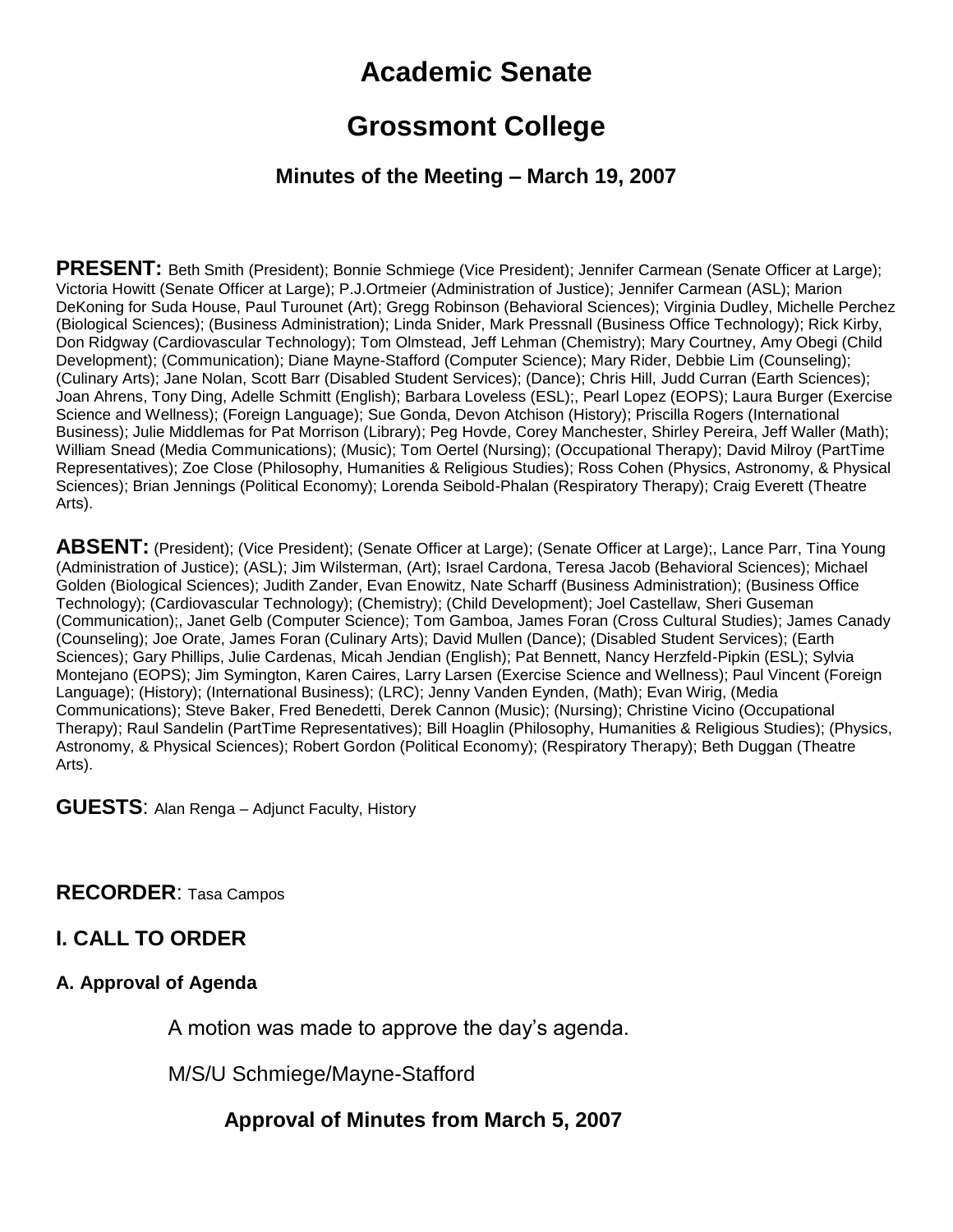A motion was made to approve the March 5, 2007 meeting minutes.

Scott Barr brought forward the issue of the Brown Act and emails. It was agreed this would be an item for discussion at a later date.

M/S/U Olmstead/Kirby

### **II. PRESIDENT'S REPORT**

### **Board Workshop on Governance**

Beth reported on the upcoming Board Workshop on Governance. The venue had change to the La Mesa Community Center. The workshop is schedule for Tuesday, March 27, 2007, 2:00 – 5:00 p.m. Beth encouraged Chairs, Senate Officers and any faculty serving on Academic Senate Committees to attend. The workshop will be very generic and as close to technical assistance there may be. Dean Colli had shared there would be some substitute time available for those faculty attending. Beth will send out an email tomorrow with the information and directions.

# **System Exploration of Common Assessment Instruments**

Beth shared that the state is looking at developing common assessment instrument system to be used statewide at all community colleges. This new system would include portable assessment results. The group discussed possible outcomes of the change. Beth will have more information to report after attending the Plenary Session in April.

#### **Other**

Scott Barr introduced Pearl Lopez at a new EOPS representative. Pearl will be a Senator for the EOPS Department along with Sylvia Montejano.

### **III. COMMITTEE REPORTS**

#### **Instructional Computing Committee**

Diane Mayne-Stafford reported on the following information:

●□College email accounts forwarding to personal email accounts. About 1/3 of part time faculty would like this to happen. IS does not have the means to do this for all faculty requesting the option and is suggesting they do it themselves. Faculty will be given a step-bystep instruction on how to do this.

• A new problem some faculty are experiencing is some of the email sent to them from their students are being held up by the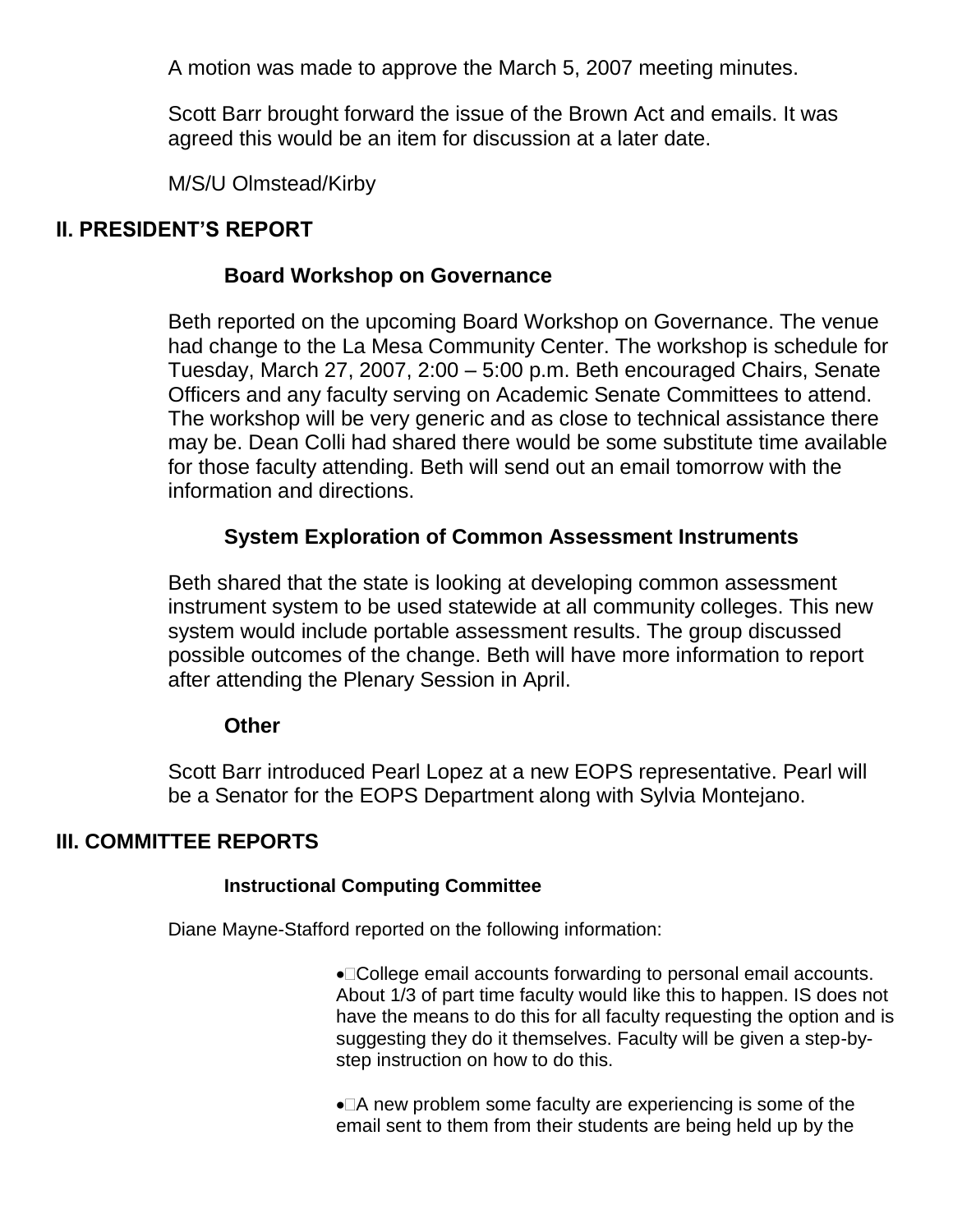district spam blocker. Please send any examples of this occurring to Diane.

•□Evaluations of online courses. The students are not completing the evaluations. The United Faculty will be working with online instructors to review ways in encourage and/or make it easier for students to complete the evaluations.

Please direct any questions regarding this information to Diane.

#### **Distinguished Faculty**

Bonnie Schmiege shared the Distinguished Faculty nominations are now open. The information has gone to the deans. She reviewed the following dates:

Nominations to the divisions by April 20.

Nominations to the group by May 4.

Decision made on June 1.

The nominations need to come from the faculty member's own division but supporting information and materials can come from other areas.

### **IV. ACTION ITEMS**

#### **Faculty to Serve on Committees**

The group reviewed the following list of faculty to serve on committees:

Michelle Tucker – Petitions Committee

Victoria Howitt – College Wide Professional Development **Committee** 

Craig Milgrim – CSEA Task Force on Future Bookstore

Janice Johnson – CSEA Task Force on Future Bookstore

Sheridan DeWolf – Hiring Committee for Vice Chancellor Business

John Mercurio – College Recognition Committee

Barbara Loveless, Jane Nolan, Michael Grant, Brian Keliher, Mary Rider, David Milroy – Task Force on Faculty Rights (United Faculty appointees – Zoe Close & Marion DeKoning)

A motion was made to approve the list.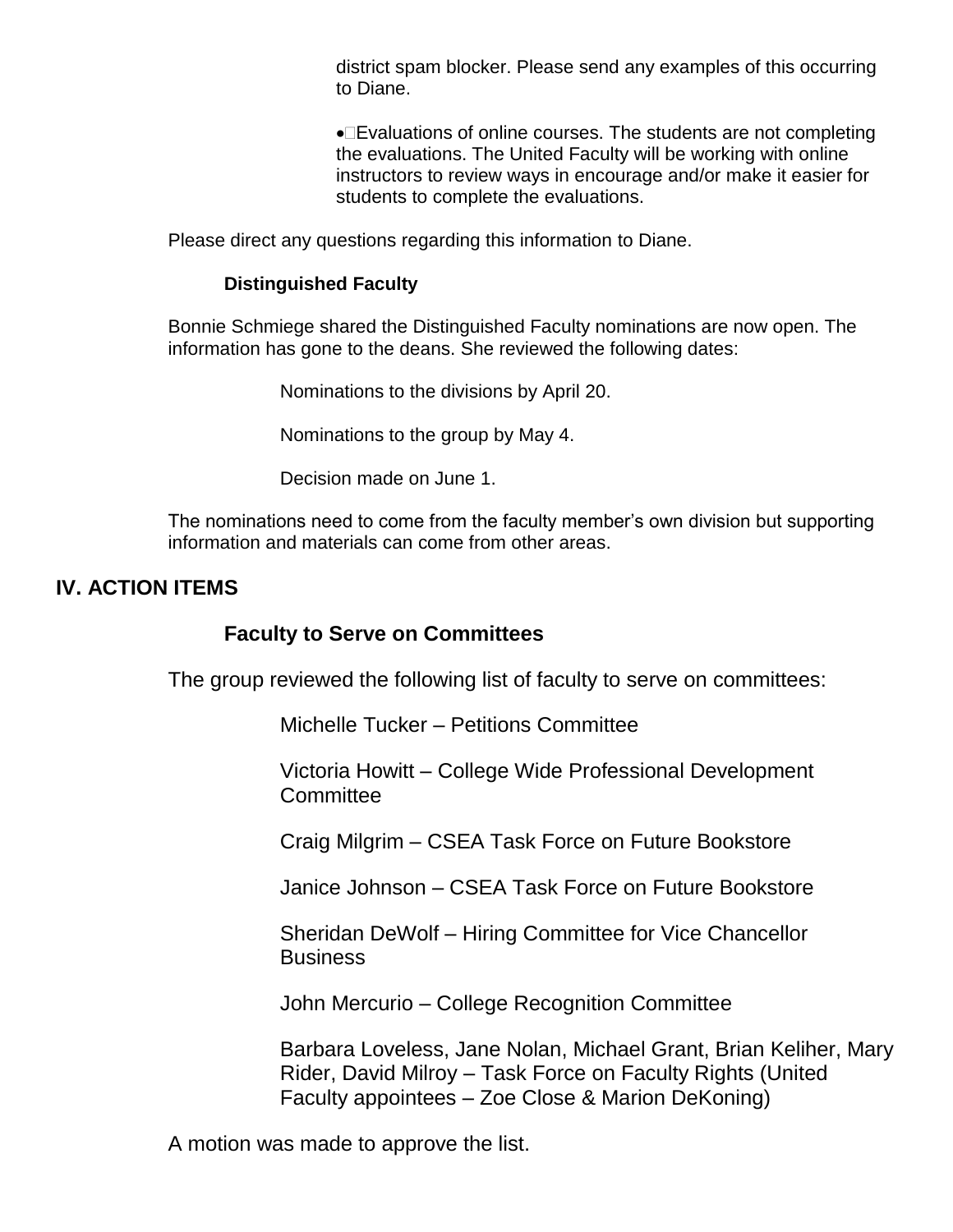M/S/U Kirby/Burger

The motion passed.

# **V. INFORMATION ITEMS**

# **Child Development Presentation**

Mary Courtney gave a Power Point presentation on California Community Colleges Curriculum Alignment Project 2006-2007 for Child Development. Mary distributed a hand out containing the following definition:

"Working with at steering committee of 32 faculty members from two and fouryear public colleges located all over the state, we are aligning a 24-unit lower division core of courses representing best and promising teaching practices in response to the needs of California's young children and their families. The recommendation resulting form this effort will be a lower division *Program of Study* offered in all California Community Colleges early childhood teacher education programs and packaged to transfer to California State Universities, increasing the much needed number of B.A. Degrees in the state as well as the reliable competence of teachers in the thousands of classrooms each day working with hundreds of thousands of young children."

Mary also reviewed the accomplishments to date. The group thanked Mary for her presentation.

# **Update to Senate By-Laws – Attachment #1**

Beth stated since the Academic Senate Constitution had been modified last fall the Academic Senate By-Laws now needed to be amended to coincide with the constitution. The group reviewed, by overhead, the suggested changes to be made to the by-laws. The attachment had been distributed with the day's agenda. Beth requested the group take the information back to their department's and share the information. The Senate will vote on the suggested changes at the April 30 Academic Senate meeting.

# **Recommendation for Adding Public Comment – Attachment #2**

The group reviewed the agenda attachment #2 containing recommendations for adding public comment to the Academic Senate agendas. The group discussed the following:

Purpose